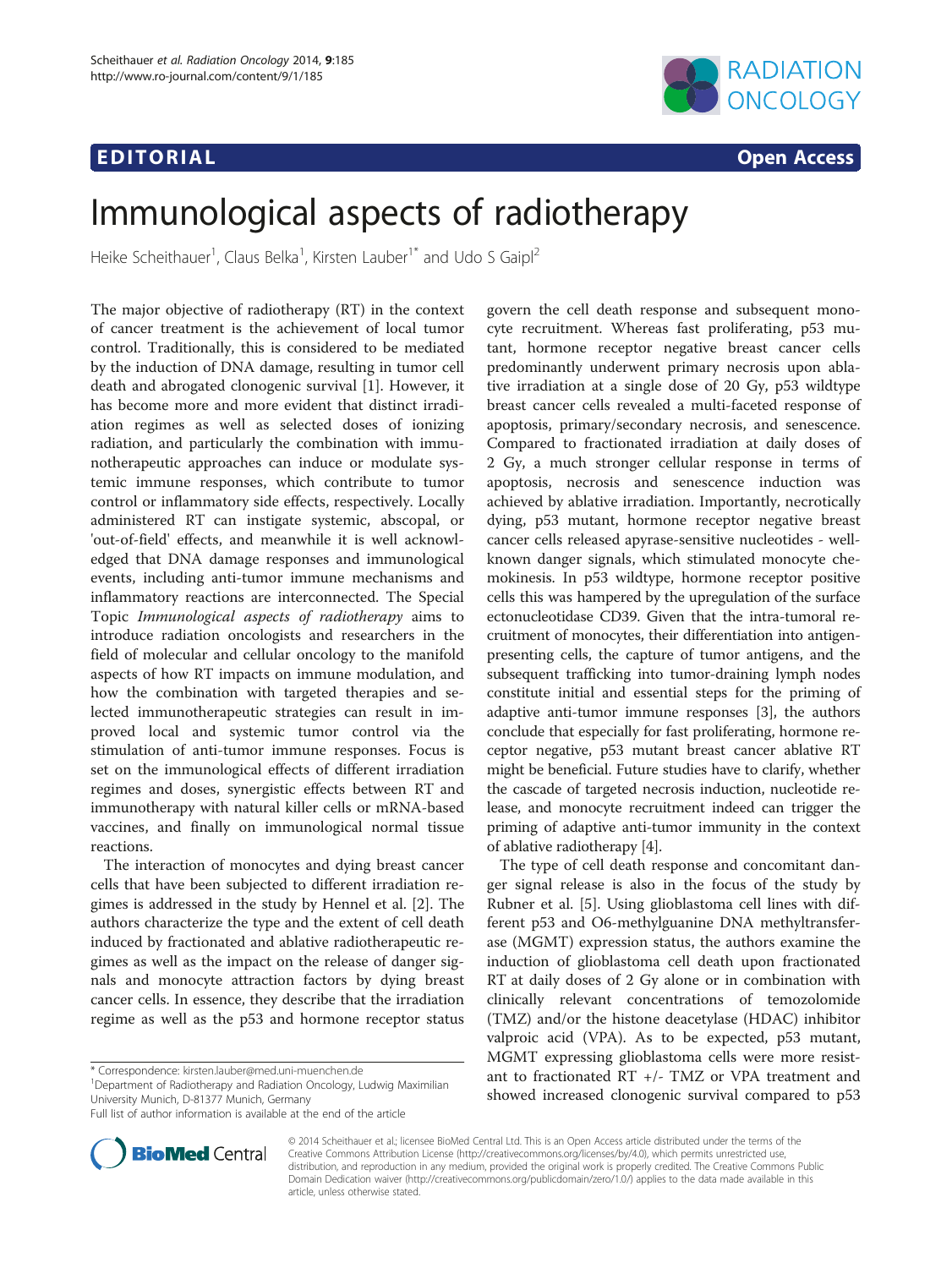wildtype, MGMT negative cells, since they presumably exhibit improved MGMT-mediated DNA damage repair and compromised p53-dependent cell death and senescence mechanisms [\[6](#page-3-0)]. Along the same lines, TMZinduced G2 cell cycle arrest was only observed in MGMT negative cells with wildtype p53, and RT-induced G2 cell cycle arrest was much more pronounced than in p53 mutant, MGMT positive cell lines. Importantly, fractionated RT was the main stimulus for apoptosis as well as necrosis induction with concomitant release of the danger signals heat-shock protein 70 (Hsp70) and high-mobility group protein B1 (HMGB1) in p53 mutant, MGMT expressing cells. Correspondingly, the authors conclude that especially in p53 mutant, MGMT positive glioblastoma fractionated RT and not chemotherapy with TMZ or VPA governs cell death induction and release of danger signals. Both might be relevant for shaping an immunogenic tumor microenvironment necessary for the induction of systemic anti-tumor immunity, and future research has to focus on how RT might contribute to the success of multimodal immunotherapeutic approaches for glioblastoma multiforme [[7](#page-3-0)].

The danger signal Hsp70 has been shown to activate dendritic cells (DC) as well as natural killer (NK) cells, and tumor cells are known to upregulate the expression of this chaperone, since they experience a sort of constitutive proteotoxic stress due to an overall increase in protein synthesis and the overexpression of various mutant oncoproteins [\[8](#page-3-0)]. Hsp70 might also be exposed on the tumor cell surface, and thus appears to be a promising tumor biomarker as well as a potential target for tumor therapy. Besides monitoring local responses by analyzing Hsp70 in tumor biopsies, systemic effects might be followed up by determining the serum concentration of released Hsp70. This issue is addressed by the study of Gehrmann et al. in the context of adjuvant RT in patients with head and neck squamous cell carcinoma (SCCHN) [\[9](#page-3-0)]. In 22 out of 23 single cell suspensions of tumor biopsies, Hsp70 membrane expression was increased compared to normal tissue cells. Tumors with low and high Hsp70 expression levels were identified, and the serum concentrations of Hsp70 before tumor resection were elevated in all patients compared to healthy donors. During adjuvant RT, serum Hsp70 levels increased up to 6 weeks after tumor excision and declined afterwards to levels similar to those before RT. With a timely delay, elevated anti-Hsp70 antibody titers were observed in patients' sera. Importantly, Hsp70 and anti-Hsp70 antibody serum levels correlated with the tumor volume before therapy. Analyses of activation markers on peripheral blood NK cells revealed an increase in the expression densities of NKG2D, but not CD56, CD94, nor NKp44 throughout the monitoring period. In summary, the authors propose the serum level of Hsp70 as a

biomarker for tumor detection and RT monitoring in SCCHN, whose applicability has to be evaluated in further studies [[10](#page-3-0)].

Son et al. addressed the question if and how RT alone or in combination with HDAC inhibition alters the expression of NKG2D ligands in non-small cell lung cancer (NSCLC) cell lines. NKG2D is an activating NK cell receptor, and the induction of NKG2D ligands in cancer cells is known to be regulated by histone acetylation and at least in part - by the Atm (Ataxia Telangiectasia Mutated protein)/Atr (Ataxia Telangiectasia and Rad3 related protein) pathway, underscoring once more the connection between DNA damage responses and immune reactions [[11](#page-3-0)]. While HDAC inhibition increased the expression of several NKG2D ligands, including MICA and ULBP3, on the mRNA as well as on the surface protein level, RT at a single dose of 8, 16, or 24 Gy did so only on the surface protein level. Importantly, the combination of RT and HDAC inhibition stimulated a supra-additive elevation of NKG2D ligands on the tumor cell surface, which was paralleled by a highly increased sensitivity towards NK cell-mediated lysis. HDAC inhibitor-dependent induction of NKG2D ligand mRNA was not affected by Atm/ Atr inhibition, but RT-induced upregulation of NKG2D surface expression was significantly impaired. The authors conclude that the expression of NKG2D ligands is orchestrated on multiple levels, and that the synergistic upregulation observed by the combination of RT with HDAC inhibition might be utilized for the improvement of NK cell-based therapies in NSCLC with functional Atm/Atr signaling [[12](#page-3-0)].

An in vivo evaluation of the synergism between RT and mRNA-based vaccination for the treatment of established tumors is presented in the study by Fotin-Mleczek et al. [[13](#page-3-0)]. Vaccination strategies alone commonly fail to eradicate large tumors due to the numerous immune evasion mechanisms established tumors have acquired [[14](#page-3-0)]. In this regard, RT is a highly promising 'partner' for combined modality approaches, since it locally destroys the tumor, can induce an immunostimulatory tumor microenvironment, and systemically spares the immune system (in contrast to chemotherapy). Fotin-Mleczek and coworkers employed this concept for RT +/- vaccination with OVA or EGFR mRNA of heterotopically transplanted, highly immunogenic E.G7-ovalbumin(OVA) lymphoma or poorly immunogenic Lewis lung carcinoma (LLC), respectively. In both model systems combined radio-immunotherapy revealed strong synergistic antitumor effects as displayed by potently delayed tumor growth or even complete tumor eradication, while the single treatments had only moderate or hardly detectable effects. Of note, completely responding E.G7-OVA lymphoma carrying mice even survived subsequent re-challenge with parental, OVA-negative EL-4 cells suggesting that the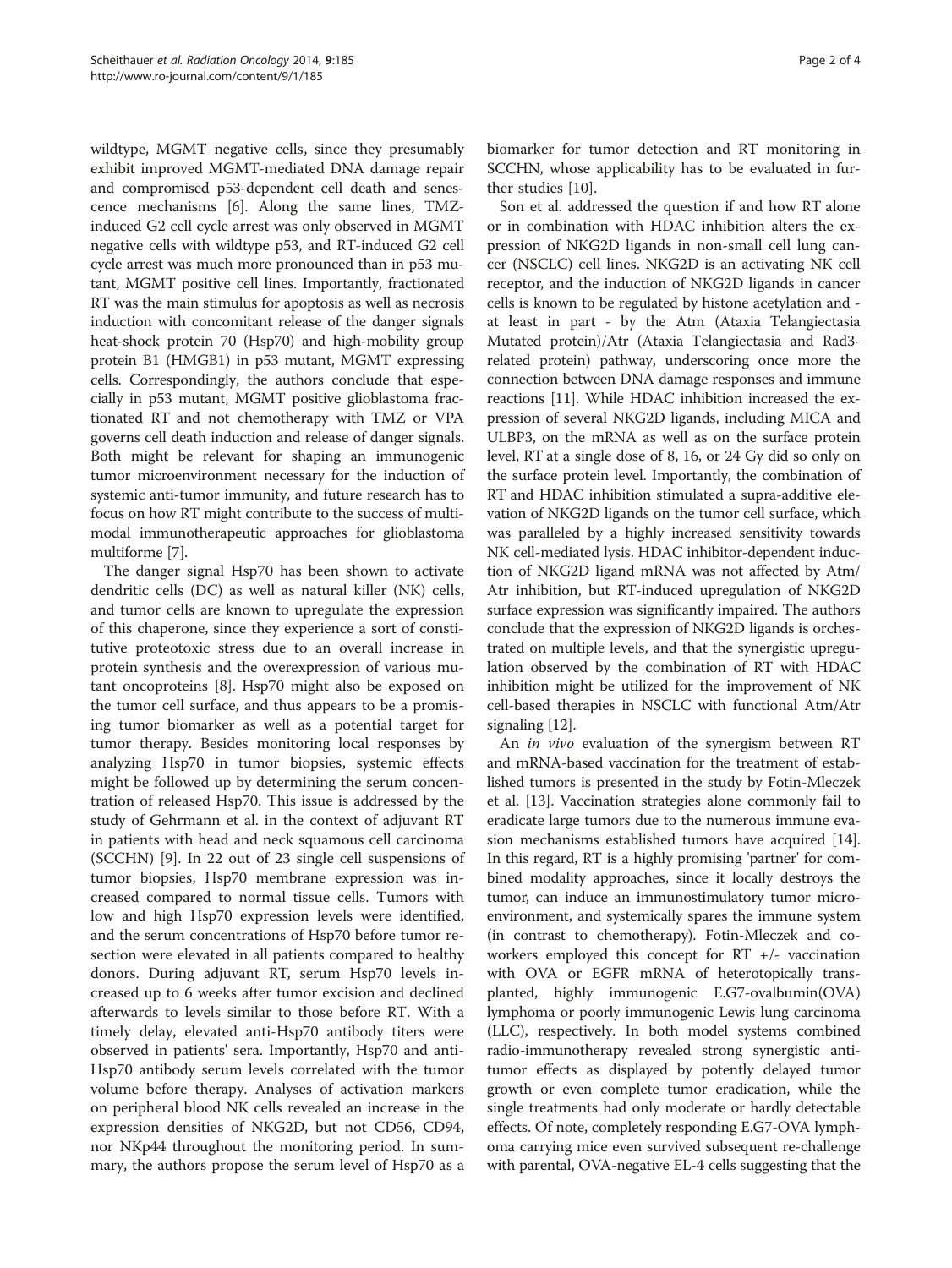combined treatment induced immunological memory and epitope spreading. Transcriptome analyses of the E.G7- OVA lymphoma model revealed a unique gene signature in the radio-immunotherapy group involving downregulation of tumor associated genes and upregulation of genes mediating tumor suppression. Characterization of infiltrating immune cells in the LLC model showed that the combined treatment specifically stimulated an increase in tumor infiltrating CD4+ and CD8+ T cells as well as NKT cells, which was not detected in the single treatment groups. The authors conclude that local RT is capable of sculpting an immunogenic tumor microenvironment, which renders even poorly immunogenic tumors susceptible for mRNA-based vaccination leading to long lasting anti-tumor immune memory and even epitope spreading. Further mechanistic analyses are required to elucidate the underlying mechanisms, but a comparable form of epitope drift has already been observed in clinical phase II/III trials with a poxviral vaccine encoding PSA in combination with RT for prostate cancer [\[15\]](#page-3-0).

Apart from modulating intended, anti-tumor-directed immune effects, RT can stimulate unwanted, immune cell-driven, adverse effects. Pneumonitis and lung fibrosis are examples of such dose-limiting side effects, which are observed in the context of thorax RT, and whose underlying mechanisms are so far barely understood [[16\]](#page-3-0). Wirsdörfer et al. examined the presence and/or infiltration of distinct immune cell subsets in different organs upon thorax irradiation of C57BL/6 mice [[17\]](#page-3-0). The authors report that irradiation-induced pneumonitis was associated with a characteristic time course of local and systemic changes within the T cell compartment. Upon single thorax irradiation at 15 Gy, a transient decrease in systemic CD4+ T cell counts and a long-lasting decrease in CD8+ T cells within peripheral lymphoid organs were observed. Furthermore, the early phase of irradiationinduced pneumonitis was paralleled by a local (lung) and systemic (spleen, cervical lymph nodes), but transient accumulation of CD4 + FoxP3+ regulatory T cells (Treg). These Treg exhibited immunosuppressive function as could be expected from the observed surface expression of immunosuppressive CD73, CTLA-4, and CD103. The authors speculate that the accumulation of Treg during early pneumonitis is due to their increased survival after irradiation compared to effector T cells. Treg might contribute to the control of irradiationinduced pneumonitis and limit inflammation-associated lung damage. Hence, it remains to be elucidated, whether irradiation-induced pneumonitis exacerbates if Treg function is impaired, and whether this can be therapeutically addressed in the future.

RT can also exert immunosuppressive functions. This is particularly observed in the low dose range, and is exploited therapeutically in the context of acute and

chronic inflammatory diseases [\[18\]](#page-3-0). Accumulating evidence suggests that modulation of endothelial cells (EC), lymphocytes, macrophages, and granulocytes is key for the anti-inflammatory effects of low dose radiotherapy (LD-RT). Interestingly, the observed immunomodulatory consequences of LD-RT display a non-linear dose response relationship, which is a central characteristic of bystander effects induced by ionizing irradiation and which is attributed to the involvement of multiple molecular mechanisms that may be instigated at various threshold doses. The study presented by Large et al. addresses the connection between dampening effects of LD-RT on activated EC, production of reactive oxygen species (ROS), and DNA damage repair [\[19](#page-3-0)]. The authors report that one day after irradiation of TNFstimulated EC at 0.5 Gy, but not at 0.3 nor 0.7 Gy, increased numbers of residual γH2AX foci were detected. Irrespective of TNF stimulation, this was accompanied by reduced expression levels and enzymatic activity of superoxide dismutase (SOD) with concomitantly increased ROS levels - again only upon irradiation at 0.5 Gy. Since previous studies described a local dose maximum for activation of the transcription factor NF-κB after irradiation of EC at 0.5 Gy, the authors speculate that increased DNA double strand breaks as well as augmented NF-κB activation both result from elevated ROS levels after irradiation at 0.5 Gy. In summary, these results suggest that mechanisms of RT-induced DNA damage response and immune modulation are interconnected and follow a non-linear, discontinuous dose response relationship, at least in the low and moderate dose range.

The preclinical in vitro and in vivo studies presented in our Special Topic Immunological aspects of radiotherapy convincingly reveal that RT can contribute to enhance the immunogenicity of tumor cells as well as their in vivo microenvironment, and that RT can successfully be combined with selected immunotherapeutic approaches for the attendance of glioblastoma, SCCHN, NSCLC, lymphoma, and LLC model systems. In turn, cells of the innate immune system (like monocytes, macrophages, and NK cells), those connecting innate and adaptive immunity (like DC and NKT cells), and those of the adaptive immune system (like CD4+ and CD8+ T cells) contribute to the outcome of RT and/or radioimmunotherapy. Seminal evidence suggests that DNA damage responses are linked to innate as well as adaptive immune mechanisms. Apart from the intended effects in terms of tumor cell death induction and the stimulation of anti-tumor immunity this interconnection might also influence the onset of adverse RT side effects, including irradiation-induced pneumonitis, as well as their subsequent resolution.

A crucial issue in the context of RT-stimulated immunological effects is the dose-response relationship,